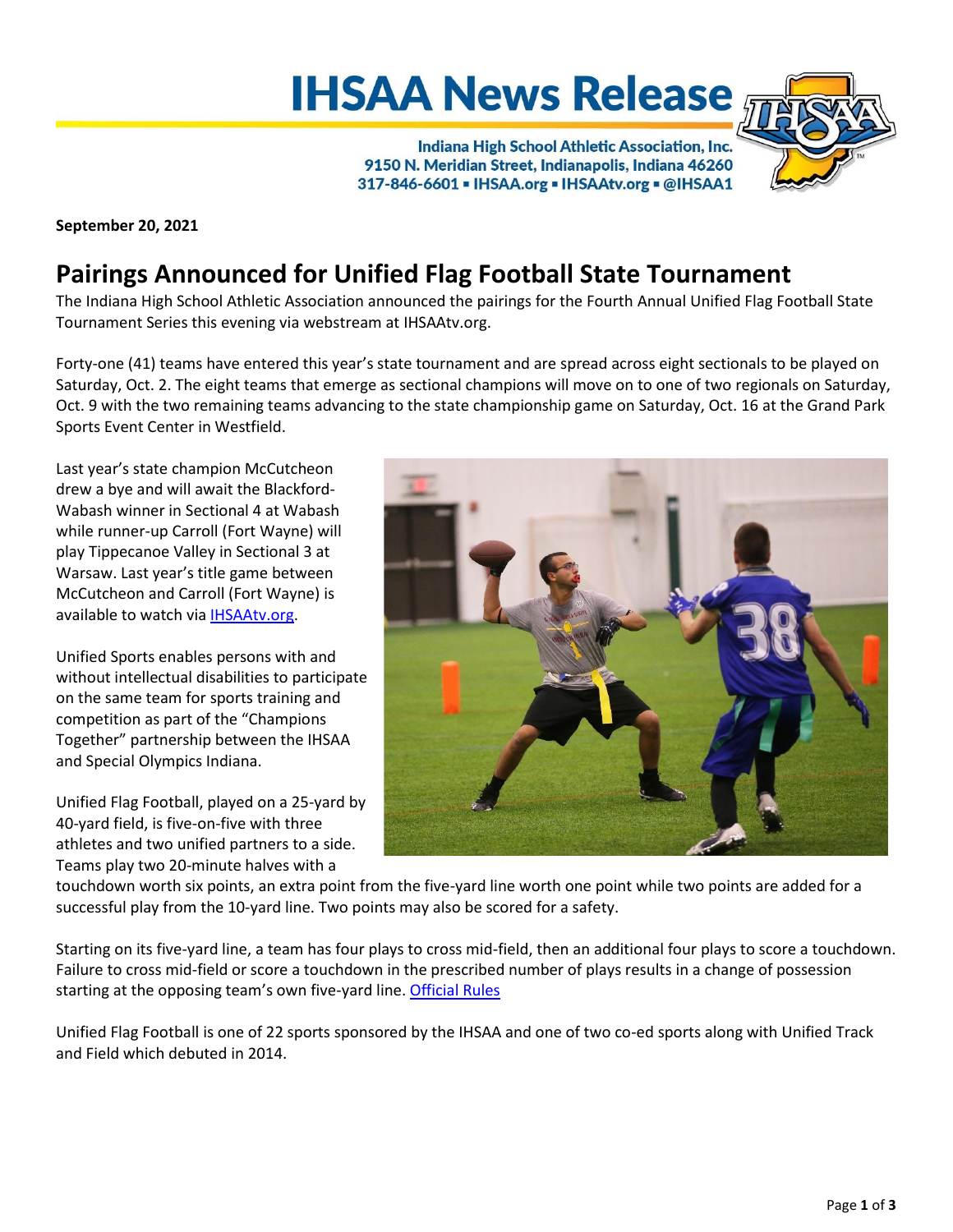#### **About the Draw**

To conduct the random drawing for the Unified Flag Football State Tournament, the IHSAA places ping-pong balls representing each school in a given sectional into a lottery-style air mix machine. A motorized fan in the bottom of the machine blows the balls around the inside of the transparent container and air then forces each ball up through a tube in random order. For example, the first ball retrieved from the machine will be the visiting team in game one with the second ball representing the home team in game one. The third ball to come out is the visitor in game two and the fourth ball the home team in game two. That same method is followed through all eight sectionals.

#### **Sectionals**

Date: Saturday, Oct. 2, 2021. Times: Determined by host school. Admission: \$5 per person.

**1. Valparaiso (2)** Championship: East Chicago Central vs. Valparaiso.

# **2. Central Noble (6)**

G1: East Noble vs. NorthWood. G2: DeKalb vs. Wawasee G3: G1 winner vs. G2 winner. G4: Goshen vs. Central Noble. Championship: G3 winner vs. G4 winner.

# **3. Warsaw (7)**

G1: Manchester vs. Fort Wayne North Side. G2: Warsaw vs. Homestead. G3: Tippecanoe Valley vs. Carroll (Fort Wayne). G4: New Haven vs. G1 winner. G5: G2 winner vs. G3 winner. Championship: G4 winner vs. G5 winner.

# **4. Wabash (5)**

G1: Blackford vs. Wabash. G2: Twin Lakes vs. Oak Hill. G3: McCutcheon vs. G1 winner. Championship: G2 winner vs. G3 winner.

# **5. Noblesville (6)**

G1: Fishers vs. Noblesville. G2: Lawrence Central vs. Zionsville. G3: G1 winner vs. G2 winner. G4: Hamilton Heights vs. Carmel. Championship: G3 winner vs. G4 winner.

# **6. Brownsburg (5)**

G1: Indianapolis Crispus Attucks vs. Ben Davis. G2: Perry Meridian vs. Brownsburg. G3: Indianapolis Washington vs. G1 winner. Championship: G2 winner vs. G3 winner.

#### **7. Mooresville (6)**

G1: Franklin Community vs. Martinsville. G2: Franklin Central vs. Mooresville. G3: G1 winner vs. G2 winner. G4: Indian Creek vs. Warren Central. Championship: G3 winner vs. G4 winner.

# **8. Jasper (4)**

G1: Jasper vs. Loogootee. G2: Floyd Central vs. Bedford North Lawrence. Championship: G1 winner vs. G2 winner.

#### **Regionals**

Date: Saturday, Oct. 9, 2021. Time: To be determined by host school. Admission: \$5 per person. Home Team: The second-named team will be the designated home team in each game.

# **Regional 1 at TBA (one of competing teams)**

G1: Sectional 2 winner vs. Sectional 4 winner. G2: Sectional 3 winner vs. Sectional 1 winner. Championship: G1 winner vs. G2 winner.

# **Regional 2 at TBA (one of competing teams)**

G1: Sectional 5 winner vs. Sectional 6 winner. G2: Sectional 7 winner vs. Sectional 8 winner. Championship: G1 winner vs. G2 winner.

#### **State Finals**

Date: Saturday, Oct. 16, 2021.

Site: Grand Park Sports Event Center, 19000 Grand Park Blvd., Westfield, IN

Admission: \$5 per person. All seats are general admission. Children age 2 and younger are admitted at no charge.

Official Football: The Wilson Unified Flag Football (youth model) will be used.

**State Championship** | 12 pm ET / 11 am CT.